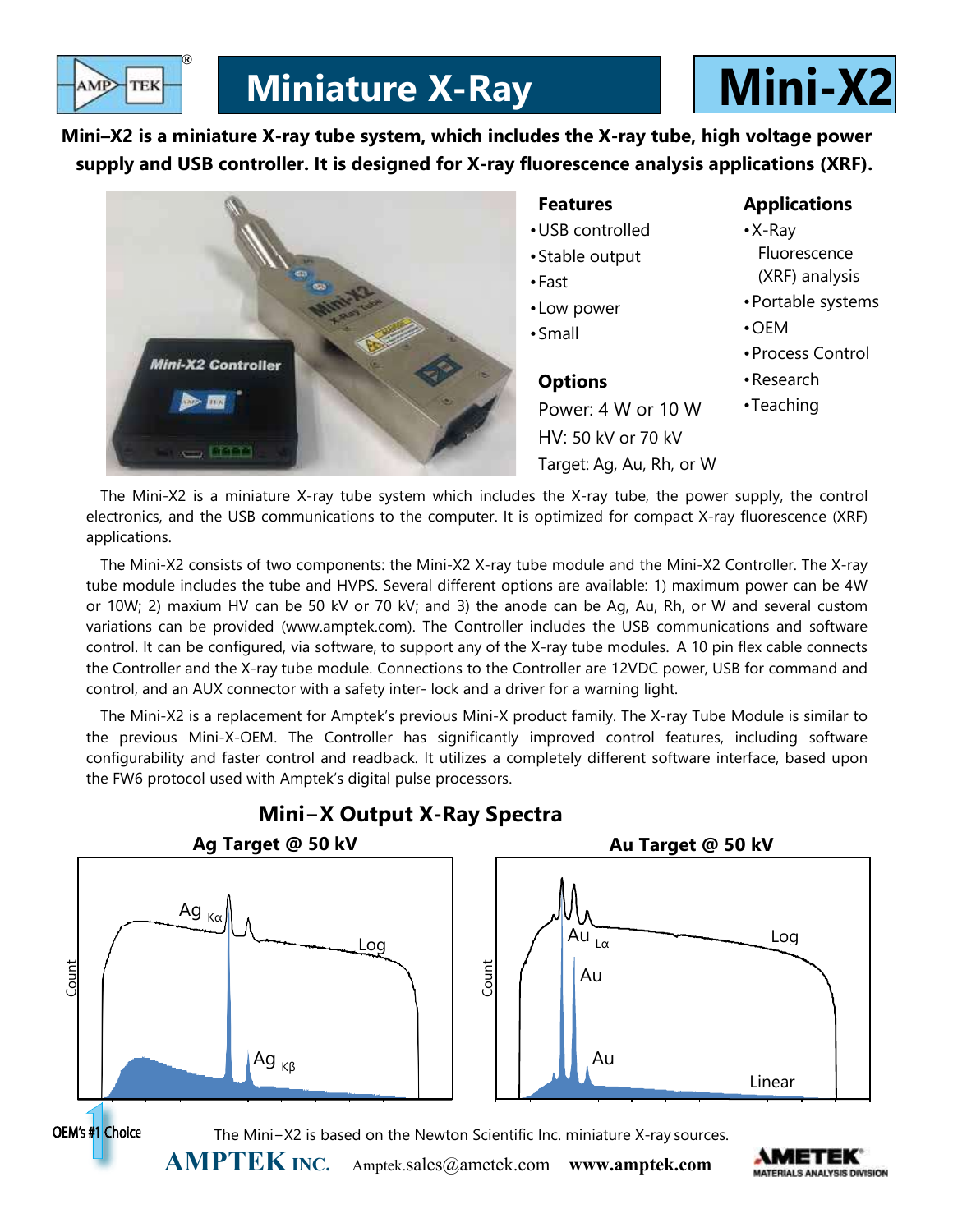# Specifications

#### Mini-X2 X-Ray Tube Module

| <b>X-Ray Tube Performance</b>                                                                                                           |                                                               |
|-----------------------------------------------------------------------------------------------------------------------------------------|---------------------------------------------------------------|
| <b>Target Material</b>                                                                                                                  | Silver (Ag), Gold (Au), Rhodium<br>(Rh), Tungsten (W)         |
| <b>Target Type</b>                                                                                                                      | Transmission                                                  |
| <b>Tube Voltage</b>                                                                                                                     | 10 to 50 kV or 35 to 70 kV                                    |
| <b>Tube Power</b>                                                                                                                       | 4 W or 10 W available                                         |
| <b>Tube Current</b>                                                                                                                     | 5 µA to 200 µA (Fold back for<br>power limit)                 |
| <b>Typical Dose Rate</b>                                                                                                                | Tested @ 30 cm on axis                                        |
| Au & W                                                                                                                                  | 1 Sv/hr (100 rem/hr) at 50 kV and<br>80 µA (4 W)              |
| Ag & Rh                                                                                                                                 | 2.2 Sv/hr (220 rem/hr) at 50 V and<br>80 µA (4 W)             |
| <b>Typical Flux</b><br>Approximate flux values are tested @ 30cm on axis. Units are<br>the following: counts/second/mm <sup>2</sup> /uA |                                                               |
| Ag & Rh                                                                                                                                 | $6 \times 10^{4}$                                             |
| Au & W                                                                                                                                  | $2 \times 10^5$                                               |
| Leakage Radiation                                                                                                                       | < 5µSv/hr (0.5 mrem/hr) at 5 cm<br>with safety plug installed |
| <b>Target Thickness</b>                                                                                                                 |                                                               |
| Ag & Rh<br>Au & W                                                                                                                       | $0.75 \pm 0.1 \,\mu m$<br>$1 \pm 0.1 \mu m$                   |
| Window                                                                                                                                  | 125 µm Be (window grounded)                                   |
| <b>Focal Spot</b>                                                                                                                       | Approx. 2 mm                                                  |
| <b>Settling Time</b>                                                                                                                    | 0.5 s (typical)                                               |
| Cathode Type                                                                                                                            | Tungsten filament                                             |
| <b>HV Polarity</b>                                                                                                                      | Grounded anode                                                |
| <b>HV Stability</b>                                                                                                                     | $< 0.1\%$                                                     |
| <b>Environmental &amp; Physical</b>                                                                                                     |                                                               |
| <b>Operating Temp</b>                                                                                                                   | -10 to +50 °C                                                 |
| Storage Temp                                                                                                                            | $-25$ to $+60$ °C                                             |
| Humidity                                                                                                                                | 30 to 90% non-condensing                                      |
| Cooling                                                                                                                                 | Air cooled                                                    |
| Weight                                                                                                                                  | < 400 g                                                       |

# Mini-X2 X-Ray Tube Module

| <b>Connectors</b>    |                                                        |
|----------------------|--------------------------------------------------------|
| Power                | 3 pos receptacle, 0.031" (Hirose)                      |
| USB                  | <b>Standard Mini-USB</b>                               |
| Interlock            | 4 pos terminal block, female<br>sockets, 0.15" pitch   |
| Mini-X2              | 10 pos latching ribbon, male, 0.10"<br>pitch           |
| <b>Power</b>         |                                                        |
| Input Voltage        | 11.5 to 12.5 V                                         |
| <b>Input Current</b> | $1.5A$ max                                             |
| Power                | 4 W Tubes: 9 W @ full power 10 W                       |
| Consumption          | Tubes: 18 W @ full power                               |
| <b>Safety</b>        |                                                        |
| Controls             | 1) Safety interlock (with fail-safe<br>lamp driver)    |
|                      | 2) USB enable command Tube<br>shuts off if USB is lost |
| Indicators           | 1) Flashing LED                                        |
|                      | 2) Beeper                                              |
|                      | 3) External lamp driver                                |
| <b>Physical</b>      |                                                        |
| <b>Dimensions</b>    | 2.270 x 2.770 x .770 in                                |
| Weight               | 85 g                                                   |

# Radiation Precautions

The Mini−X2 generates x-ray radiation during normal operation. The Mini−X2 has been designed to focus radiation in the designated output direction, however radiation in other directions is possible and should be addressed with shielding and/or monitoring in the final application.

Radiation Levels external to the X-ray tube housing with the brass safety plug ON do not exceed 25 µS/h (2.5 mrem/h) measured 5 cm from the surface of the housing in accordance with Requirements 5.2.2.2.2 of the American National Standard N43.2.

#### Examples of shielding the  $4 W$ , 50 kV Ag anode tube (that comply with the above standard)

1 mm (0.040 inch) of Pb will result in radiation levels of 0.5 mrem/h.

6.35 mm (0.250 inch) of Fe will result in radiation levels of 0.5 mrem/h.

3.18 mm (0.125 inch) of Brass will result in radiation levels of 2.5 mrem/h.

The inside of the housing can also be lined with 3.18 mm (0.125 inch) of aluminum (Al) in order to absorb the XRF from the shielding material.

# Caution

# This device produces X-Rays when energized. To be operated only by qualified personnel.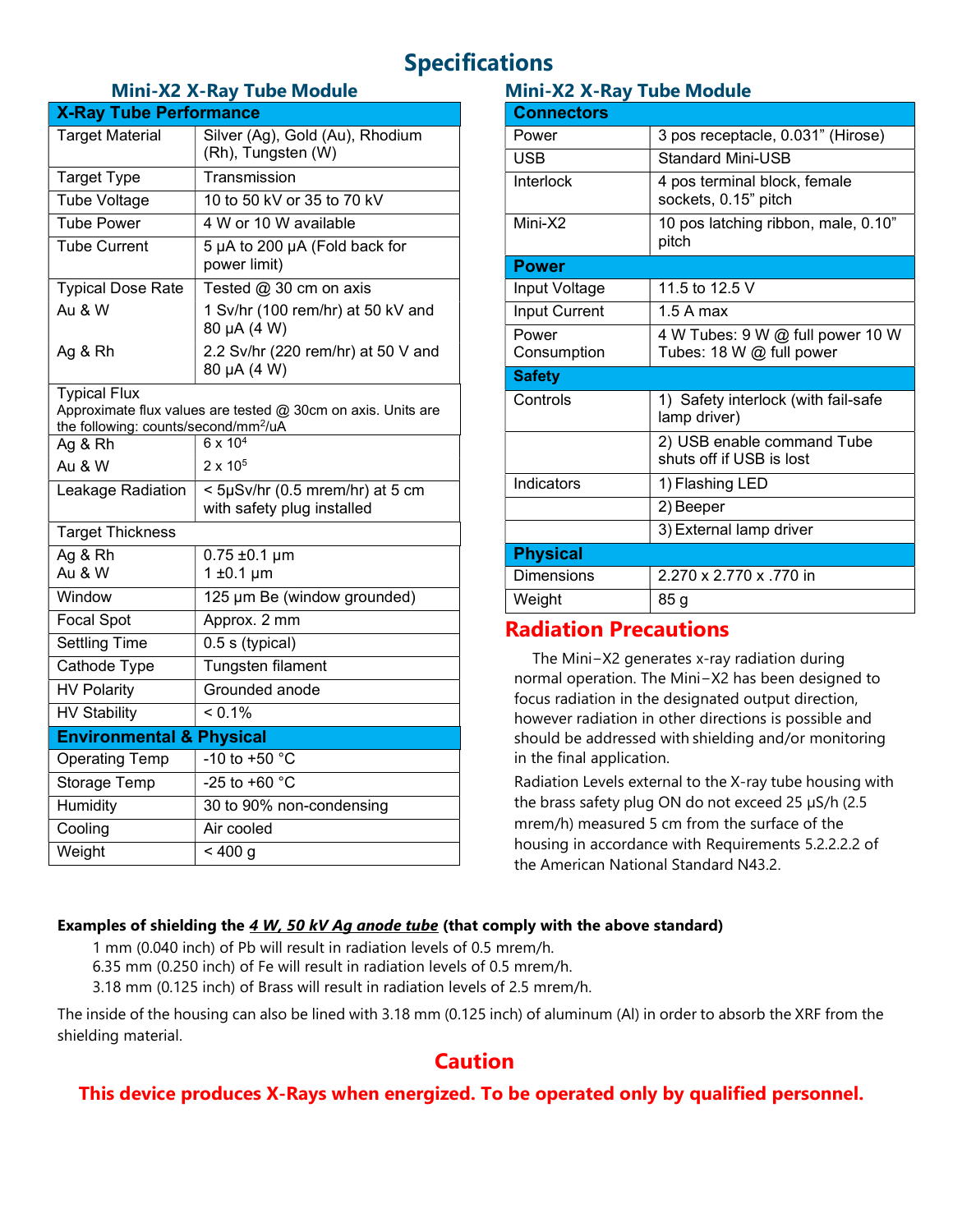# Mini−X2 Mechanicals

Mini-X2 Mechanical Dimensions



Mini-X2 50 kV Isopoer Curve (Max. 4 Watts)







40

20

 $\overline{0}$ 

#### How does the Mini-X2 differ from Amptek's existing Mini-X products?

The Mini-X2 provides many additional control parameters and much better hard- ware monitoring than the first generation Mini-X. It provides a much faster readback and assessment that the tube is operating nominally. It allows one to easily reconfig- ure, via software rather than hardware, different tube parameters. The safety interlock includes a failsafe lamp driver and software configurability. It provides more complete fault monitoring and the ability to over-ride defaults.

The Mini-X2 controller has the same physical form factor as the MX-50, operates on the same voltages, draws the same current, and still communicates via USB. The INTERLOCK connector has a different pinout. The software interface is completely dif- ferent: new USB drivers, new command set, new parameter set, etc. A new version of the application software is required; all of the existing operations will still exist, with little change, but a menu of advanced settings will be added. For customers writing their own software, their code will need to be replaced using a new set of subroutines.